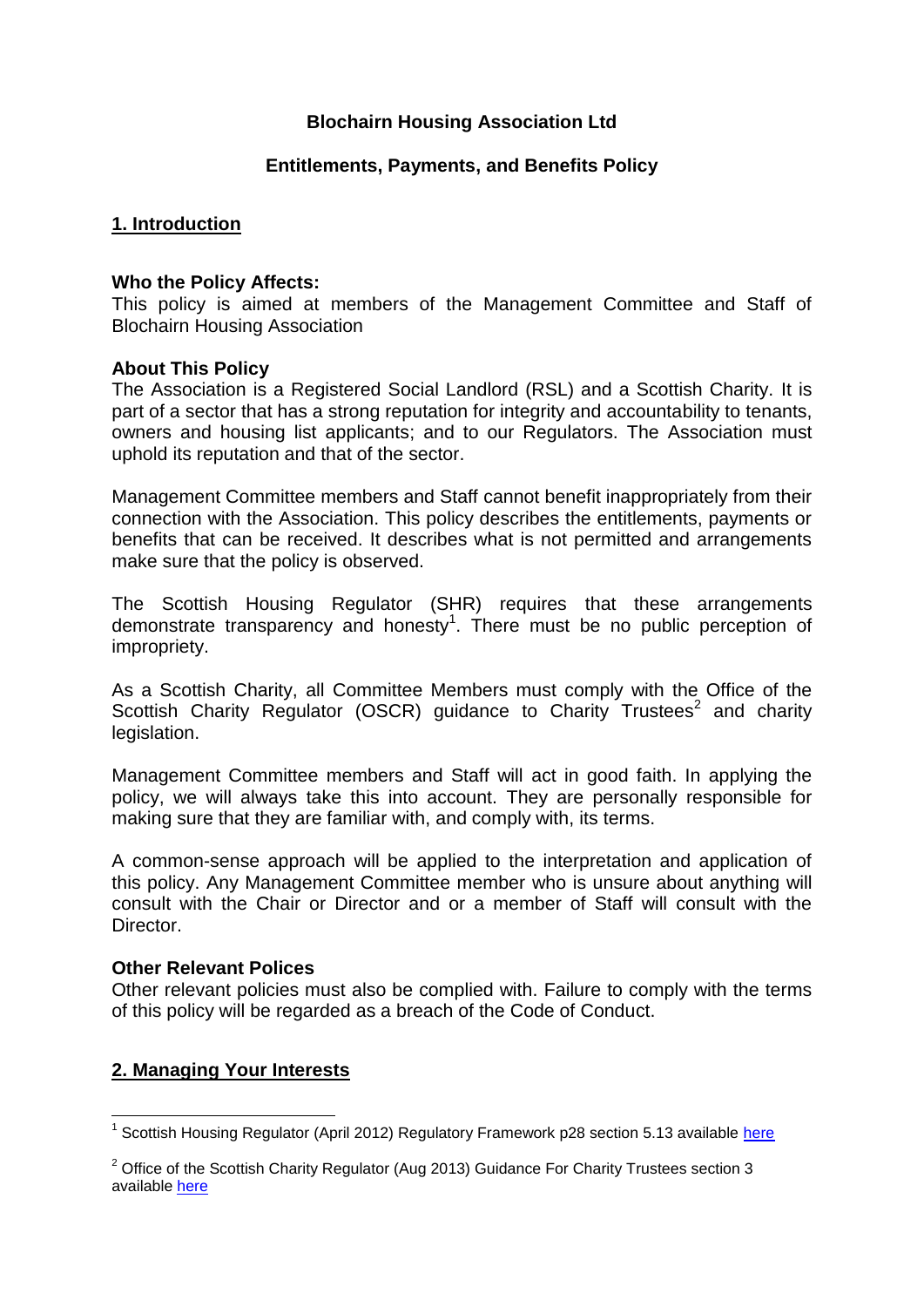# **Registering and Declaring Interests**

The Association has commercial and business relationships with companies, contractors, suppliers and service providers. The Association maintains a Register of Interests. Management Committee members and Staff will record annually any relevant interests that they or someone connected to them has. The Management Committee will receive an annual report on the Register.

If the interest is being discussed or considered at a meeting the interested party will play no part in the discussion and withdraw from that part of a meeting.

## **Entitlements, Payments and Benefits**

Many of the interests declared can be classed as entitlements, payments or benefits. Benefits offered over and above contractual entitlement, such as gifts or hospitality from external parties, cannot always be accepted. Such offers will be managed and recorded. Apart from payments by contract, statute or other agreement (e.g. salary, expenses), the Association will only make a payment to, or accept a payment from, someone affected by this policy in exceptional circumstances. Some entitlements, payments and benefits will never be allowed. Others have requirements or conditions that must be met before being allowed. See Appendix A

# **3. People Connected To You**

## **Who Else You Should Consider When Declaring Interests**

Management Committee and Staff must be aware of the potential risk created by the actions of people to whom you are closely associated. There are three groups of people that you need to consider. See Table A:

| <b>Group</b>             | 1: Group 2: People closely associated Group 3: Others              | <b>VOU</b>                   |
|--------------------------|--------------------------------------------------------------------|------------------------------|
| Members of your with you |                                                                    | need to consider             |
| household                |                                                                    |                              |
| who<br>Anyone            | Parents, parents-in-law and<br>their                               | Other<br>relatives<br>(e.g.  |
| normally lives as        | partners. Sons and daughters;                                      | uncles,<br>aunts,<br>nieces, |
| part<br>your<br>0f       | stepsons and step-daughters and                                    | nephews & their partners).   |
| household,               | their partners. Brothers and sisters                               | Other<br>friends<br>(e.g.    |
|                          | whether related to $\vert$ and their partners. A partner's parent, | someone<br>are<br>you        |
| not,<br>you<br>or        | child, brother or sister                                           | acquainted with socially,    |
| including                | Grandparents, grandchildren and                                    | neighbours,<br>business      |
| spouses/partners         | their partners. Someone who is                                     | contacts/associates)         |
| who<br>work<br>away      | dependent on you or whom you are                                   |                              |
| from<br>home<br>and      | dependent on.                                                      |                              |
| and<br>sons              | Close friends                                                      |                              |
| daughters who are        |                                                                    |                              |
| studying<br>away         |                                                                    |                              |
| from home                |                                                                    |                              |
|                          |                                                                    |                              |

**Table A**

The Association recognises Management Committee members and Staff will not always be closely acquainted with or in regular contact with all of the people listed and does not expect unreasonable effort to identify actions or involvement. However, it is expected that they are aware of the actions of household members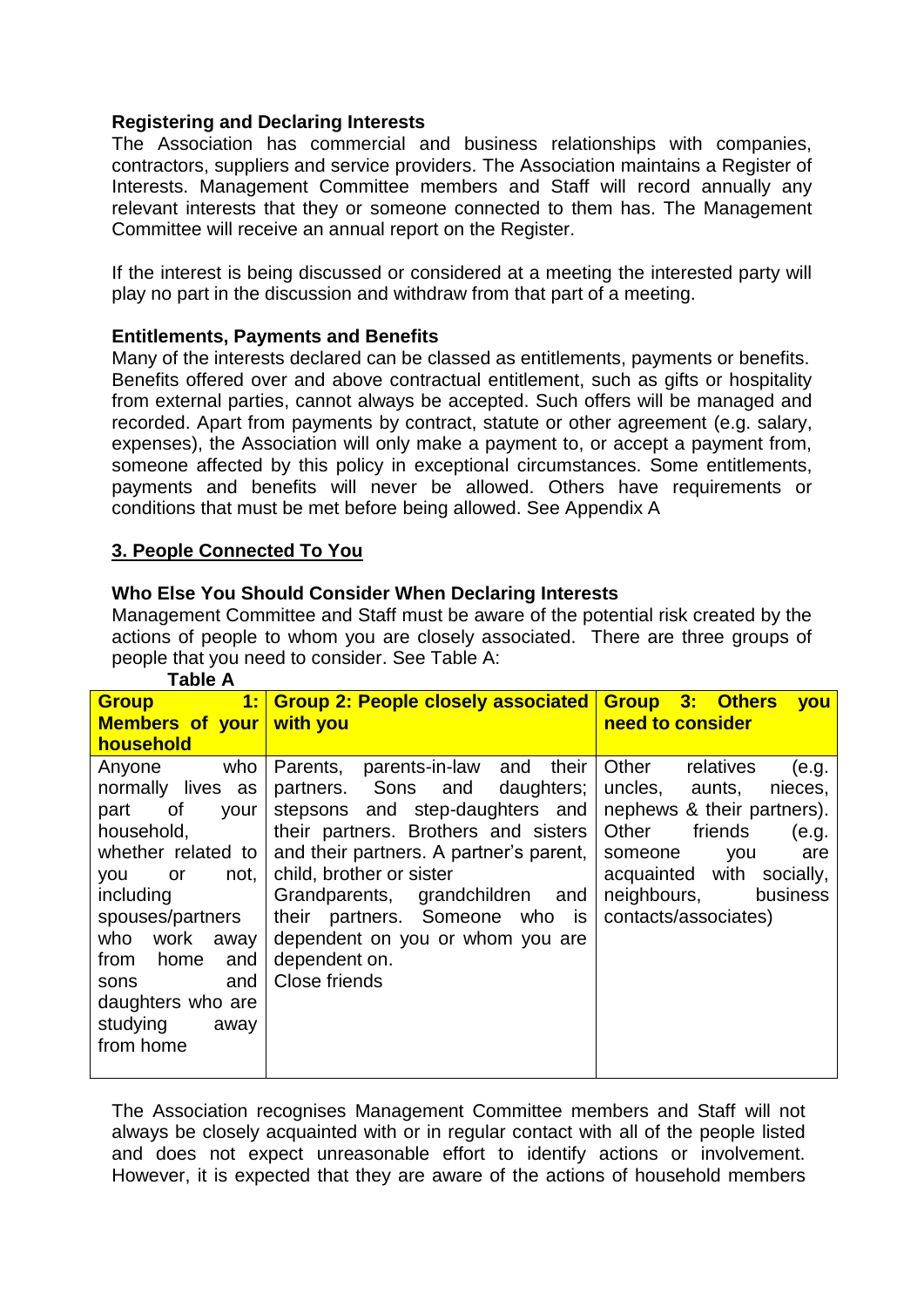and of anyone closely associated and/or in regular contact.

#### **Management Committee members and Staff need to consider and declare:**

- A significant interest in a company or supplier. A significant interest means ownership (whole or part) or a substantial shareholding in a business that distributes profits, but does not include where an individual has shares in large companies such as banks, utility companies or national corporations, i.e. where owning shares would not give the individual any significant influence over the activities of that organisation
- Where the individual may benefit financially from a company that the Association does business with
- Involvement in the management of any company or supplier that the Association does business with
- Involvement in tendering for or the management of any contract for the provision of goods or services to the Association
- Application for employment with the Association
- Application to join the Management Committee
- Application to be a tenant or service user of the Association
- If they are an existing tenant or service user of the Association

# **4. Use of Our Contractors & Suppliers**

Management Committee members and Staff should avoid using the Association's contractors or suppliers for personal purposes, where possible.

It could be permitted to use those contractors/suppliers if it can be shown that no preferential treatment in terms of price, quality or any other aspect of service delivery was received.

Approval to use those contractors is at the discretion of the Director. Purchase of goods or services from a contractor/supplier on the approved list must be recorded in the register. The Director should consider the level of potential reputational risk or potential conflicts of interest that may arise by granting approval.

## **5. Review**

This policy has been approved by the Management Committee and is consistent with our Codes of Conduct. This policy will be reviewed after each Annual General Meeting.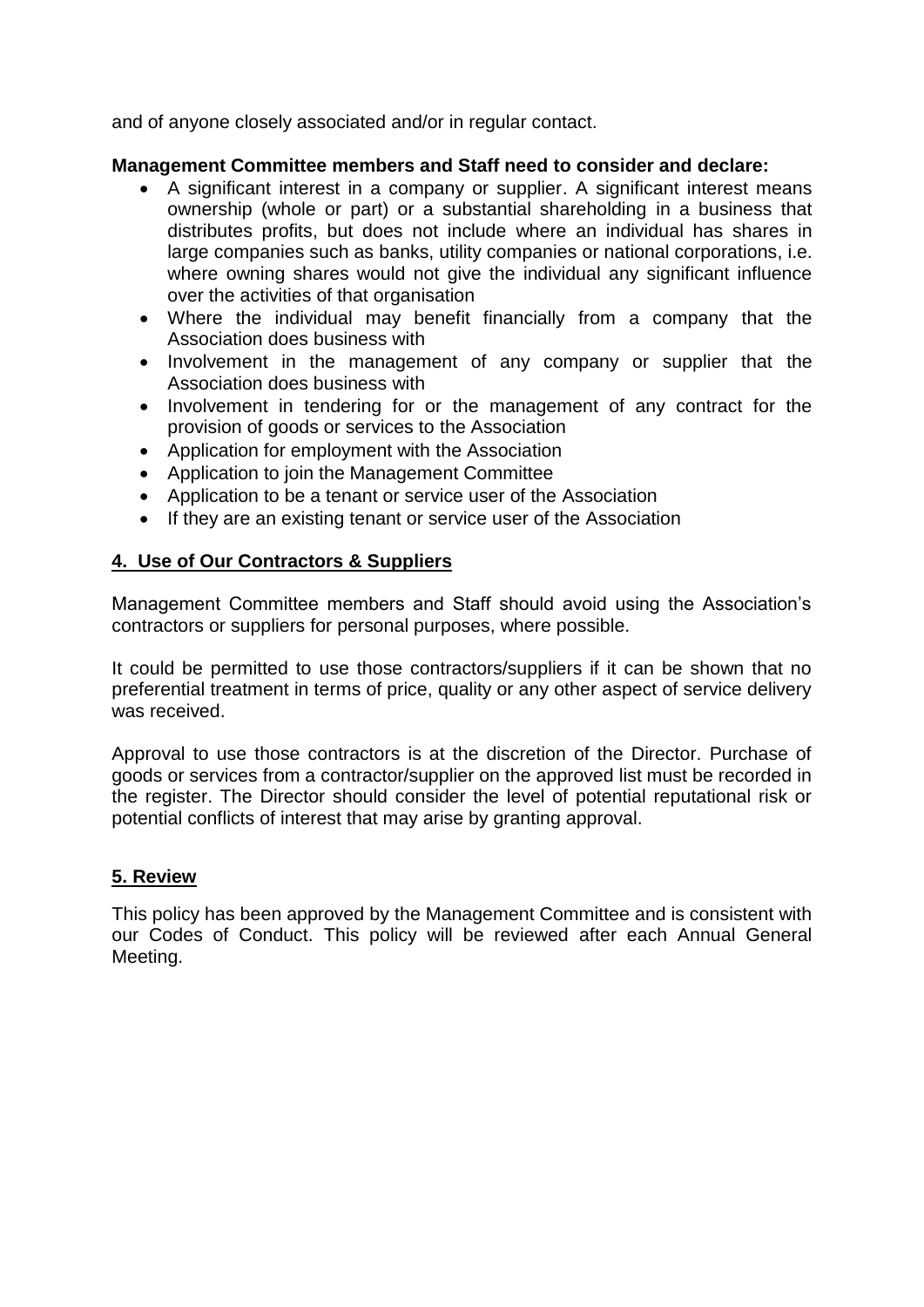# **Appendix A – Entitlements, Payments and Benefits**

 $\overline{a}$ 

| <b>EXAMPLE</b>                                                                                                |           |                                                                                                                                                                                                                                                                                              |  |  |
|---------------------------------------------------------------------------------------------------------------|-----------|----------------------------------------------------------------------------------------------------------------------------------------------------------------------------------------------------------------------------------------------------------------------------------------------|--|--|
| <b>FURTHER INFORMATION</b><br><b>PERMITTED?</b><br><b>HUMAN RESOURCES AND RECRUITMENT</b>                     |           |                                                                                                                                                                                                                                                                                              |  |  |
| arising from a contract of<br><b>Entitlements</b><br>employment                                               | Yes       | Do not need to be recorded in register of interests.                                                                                                                                                                                                                                         |  |  |
| Payment to a member of the governing body<br>for their role as a governing body member                        | <b>No</b> | Unless within Section 67(3) of the Charities and Trustees<br>Investment (Scotland) Act 2005 <sup>3</sup> Payment must be<br>recorded in the register of interests within 5 days                                                                                                              |  |  |
| Payments of expenses within the terms of<br>policies                                                          | Yes       | Do not need to be declared                                                                                                                                                                                                                                                                   |  |  |
| Loan to a Staff or Committee member                                                                           | <b>No</b> | Unless in connection with the contractual terms of<br>employment.                                                                                                                                                                                                                            |  |  |
| Redundancy or Voluntary severance payment                                                                     | Yes       | Provided:<br>Contract of employment is terminated<br>Payment is approved by the Governing Body<br>Does not exceed the likely cost of a decision<br>against the Association by a Court or Tribunal<br>Payment less than one year's salary<br>• Payment is instead of a redundancy entitlement |  |  |
| offer of employment (temporary<br>An<br>or<br>permanent) to someone closely connected to a<br>member of staff | Yes       | Must be:<br>Open recruitment exercise<br>No direct or indirect line management<br>or<br>supervision responsibility for the post and<br>Within policy and approved by Management<br>Committee d<br>• Recorded in the register within 5 days                                                   |  |  |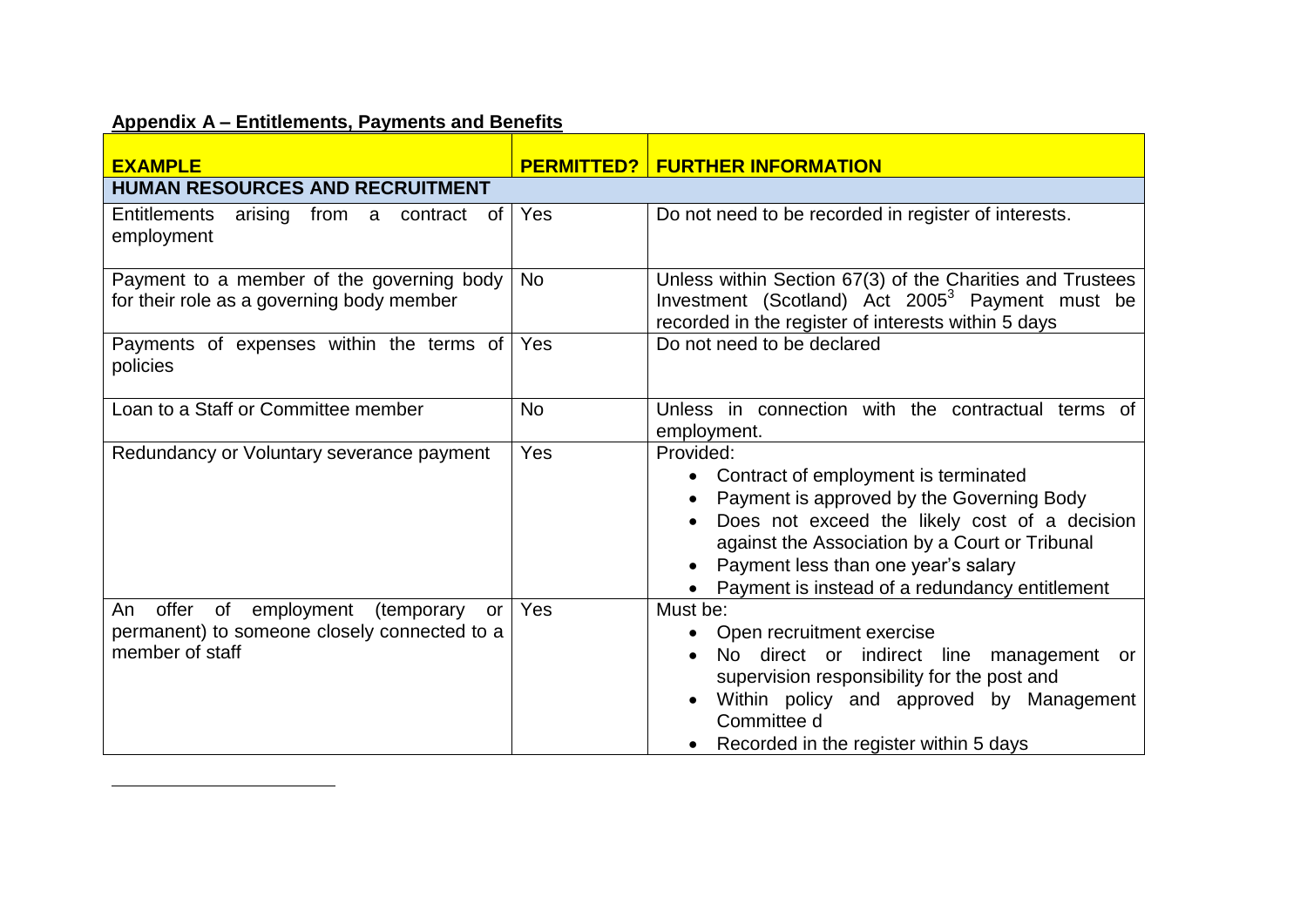| <b>EXAMPLE</b>                                                                                                                                                                                                                                             | <b>PERMITTED?</b> | <b>FURTHER INFORMATION</b>                                                                                                                                                                                                                                                                                                                                                                                                                                                                                                                |  |  |
|------------------------------------------------------------------------------------------------------------------------------------------------------------------------------------------------------------------------------------------------------------|-------------------|-------------------------------------------------------------------------------------------------------------------------------------------------------------------------------------------------------------------------------------------------------------------------------------------------------------------------------------------------------------------------------------------------------------------------------------------------------------------------------------------------------------------------------------------|--|--|
| Offer of employment to someone who is, or has<br>been in the last 12 months, a member of the<br>Management Committee or to anyone who is<br>related to a Management Committee member                                                                       | <b>No</b>         |                                                                                                                                                                                                                                                                                                                                                                                                                                                                                                                                           |  |  |
| Appointment of a staff members to the<br><b>Management Committee</b>                                                                                                                                                                                       | <b>No</b>         |                                                                                                                                                                                                                                                                                                                                                                                                                                                                                                                                           |  |  |
| Nominations to be elected as a Management<br>Committee member from someone connected<br>to a serving member.                                                                                                                                               | Yes               | Permitted within the Rules.                                                                                                                                                                                                                                                                                                                                                                                                                                                                                                               |  |  |
| <b>OUR PEOPLE AS TENANTS OR SERVICE USERS</b>                                                                                                                                                                                                              |                   |                                                                                                                                                                                                                                                                                                                                                                                                                                                                                                                                           |  |  |
| Offer of a tenancy to a staff or Management<br>Committee or someone closely connected to<br>them.<br>Repair, improvement or adaptation to a house<br>if the tenant is a staff or Management<br>Committee member<br>or someone closely<br>connected to them | Yes<br>Yes        | Must be<br>in accordance with the published allocations policy<br>neither the applicant or anyone connected is<br>involved in any part of the allocation process<br>offer is approved by the Management Committee<br>tenancy is recorded in the register within 5 days<br>Repairs within policy do not need to be recorded<br>Adaptations/Improvements must comply with policy and<br>recorded in the register within five days of approval<br>Improvements/Decoration allowances must part of an<br>approved programme and within policy |  |  |
| Competitions/Incentive/prizes/reward payments                                                                                                                                                                                                              | Yes               | In accordance with policies and procedures and recorded                                                                                                                                                                                                                                                                                                                                                                                                                                                                                   |  |  |
|                                                                                                                                                                                                                                                            |                   | in the register within 5 days of receipt                                                                                                                                                                                                                                                                                                                                                                                                                                                                                                  |  |  |
| <b>TRAINING AND EVENTS</b>                                                                                                                                                                                                                                 |                   |                                                                                                                                                                                                                                                                                                                                                                                                                                                                                                                                           |  |  |
| Attendance/Paying<br>for<br>accommodation<br>at<br>training events, conferences, seminars<br>or<br>events hosted by other RSLs                                                                                                                             | Yes               | No requirement to declare and record any interests                                                                                                                                                                                                                                                                                                                                                                                                                                                                                        |  |  |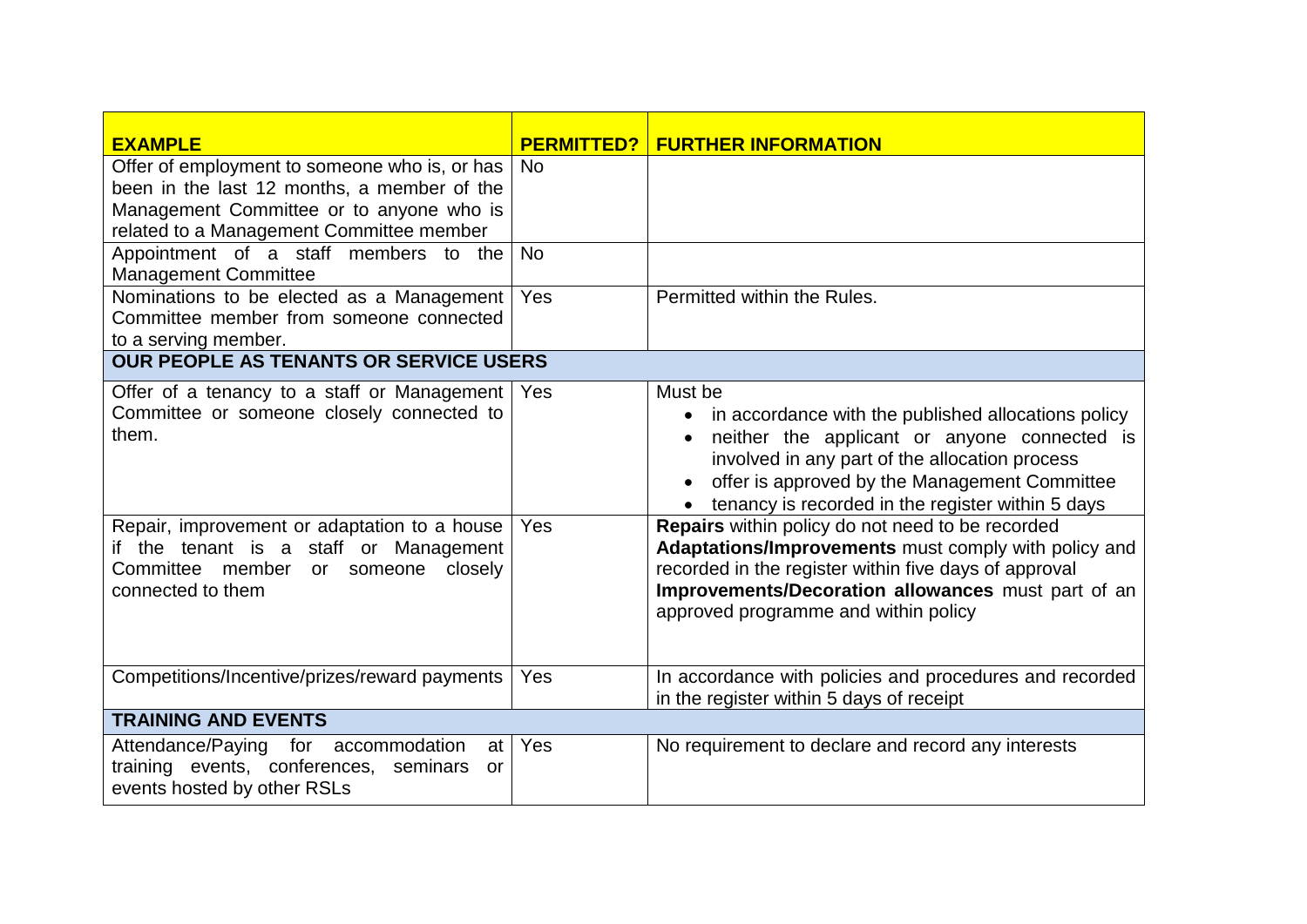| <b>EXAMPLE</b>                                                | <b>PERMITTED?</b> | <b>FURTHER INFORMATION</b>                                                                                                                                                                                                                                                                                                                                                                       |  |
|---------------------------------------------------------------|-------------------|--------------------------------------------------------------------------------------------------------------------------------------------------------------------------------------------------------------------------------------------------------------------------------------------------------------------------------------------------------------------------------------------------|--|
| Attendance<br>at events to mark awards,<br>achievements, etc. | Yes               | Only if:<br>one of our people (because of their role with us)<br>has been nominated for an award; or<br>attendance is in recognition of achievement of or in<br>pursuit of appropriate business development; or<br>attendance or participation is directly related to<br>furthering our aims and objectives<br>if costs exceed £500 there must be a clear, viable<br>business case for attending |  |
| <b>GIFTS AND HOSPITALITY</b>                                  |                   |                                                                                                                                                                                                                                                                                                                                                                                                  |  |
| Gifts received from tenants and external<br>sources           | Yes               | Small gifts (e.g. chocolates, pens) can be accepted if:<br>the value does not exceed £25<br>only 1 gift from the same source in a 12 month<br>period<br>• it is recorded in the register within 5 days                                                                                                                                                                                           |  |
| Gifts given to mark special occasions                         | Yes               | Includes family events (e.g. marriage, milestone birthday,<br>birth of a child); retirement; leaving the organisation                                                                                                                                                                                                                                                                            |  |
| Hospitality                                                   | Yes               | Modest hospitality, e.g. sandwich lunch, networking event,<br>does not need to be recorded. Other hospitality up to £50<br>is permitted but must be recorded in the register within 5<br>days. Greater than £50 requires Management Committee<br>approval                                                                                                                                        |  |
| Charitable donations from contractors/suppliers               | Yes               | To be approved by the Director prior to making any<br>approach                                                                                                                                                                                                                                                                                                                                   |  |
| <b>PROCURING GOODS/SERVICES</b>                               |                   |                                                                                                                                                                                                                                                                                                                                                                                                  |  |
| Sale of a property under Right To Buy                         | Yes               | No requirement to declare in the register                                                                                                                                                                                                                                                                                                                                                        |  |